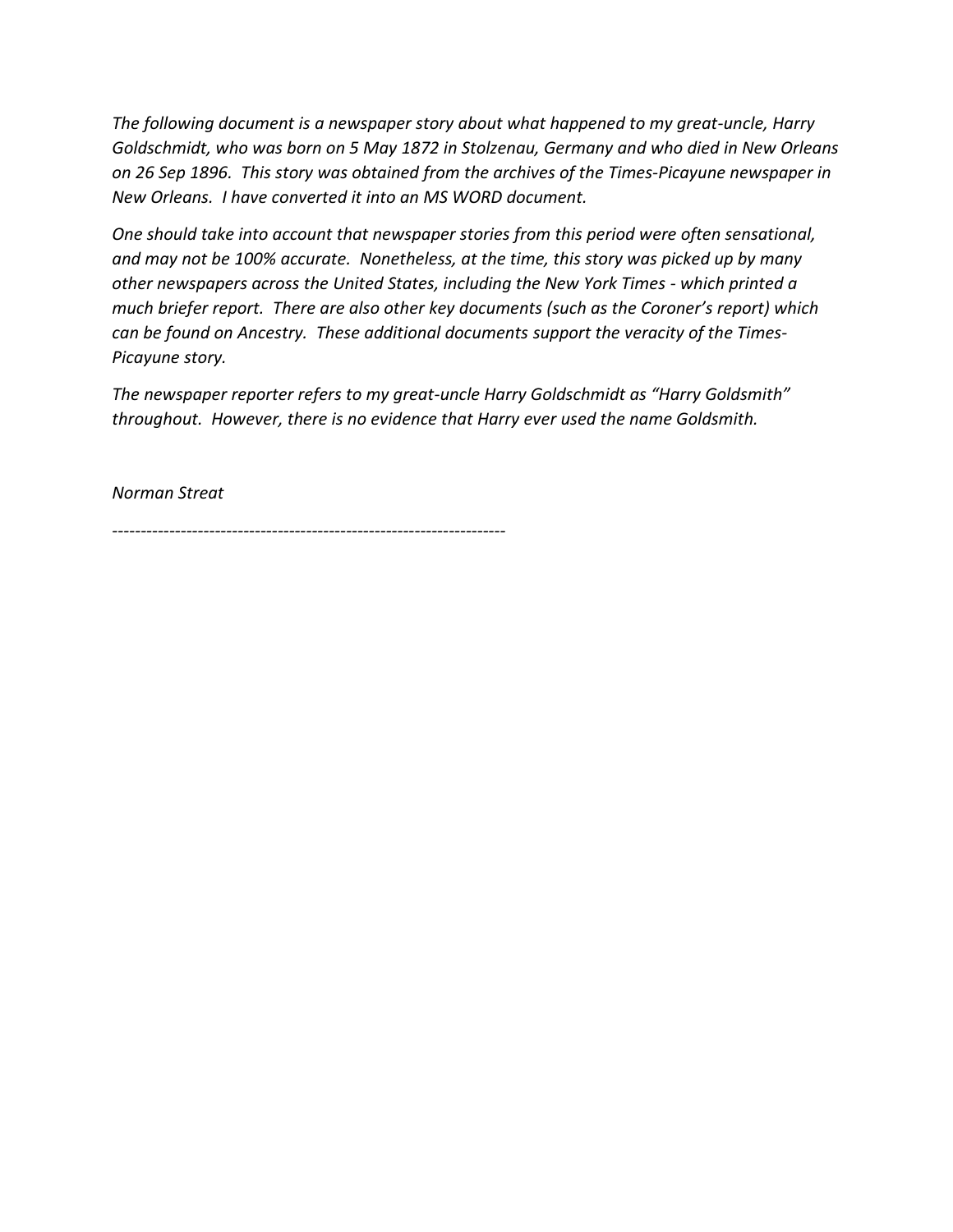*Times-Picayune Newspaper (New Orleans), 27 Sep 1896, page 10.*

## **A PRACTICAL JOKE ENDS IN TRAGEDY**

Pranks Played in a Boarding-House Part Two Friends

Harry Goldsmith, Angered at an Epithet, Seeks Retribution

And Failing, Fires Two Shots at Joe Goldstein,

Wounding Him Slightly, But Fearing Murder,

Puts a Bullet Through His Own Brain.



**Harry Goldsmith State Lines State State State State Inc.** Joe Goldstein *etched images from the Times-Picayune newspaper article*

The practical joker has a terrible and lasting lesson in the tragedy which occurred at Mrs. P. Fraenkel's boarding-house at 218<sup>i</sup> Bourbon Street, near Customhouse, early yesterday morning.

In this place there are a number of young men who, having boarded together for some time, are very friendly, and it was nothing uncommon for one of the boys to play a joke or trick upon a fellow-boarder for the purpose of having a hearty laugh. None seemed to object heretofore, and a few days ago one of the young men, in a spirit of fun, slipped a bar of toilet soap into the water pitcher in Harry Goldsmith's room.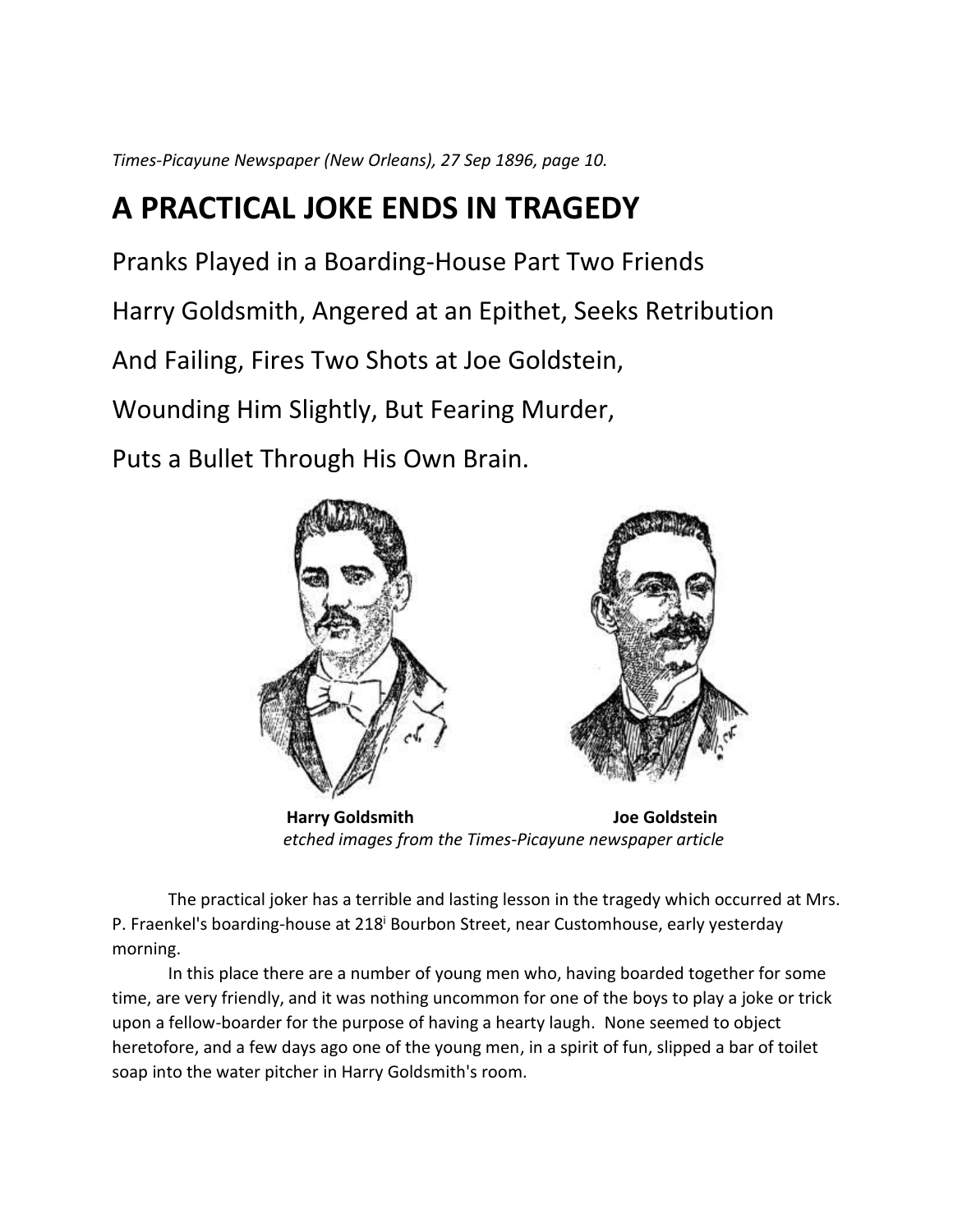It was not long before Goldsmith discovered this, and when he did he determined to avenge himself upon the trickster, and presuming that Joe Goldstein, who often played harmless tricks of this sort, was the guilty party, he waited on an opportunity to pay him back with compound interest.

Thursday night Goldsmith slipped Into Goldstein's room, which is not far from his, and on the third floor of the building, and began his work. He dragged from under the bed two pairs of shoes belonging to Goldstein, one of summer canvas, and the other a bright new tan. He had some thick cough syrup, and this he poured into the tan footwear, while he pushed pins into the toes of the canvas shoes. When he had finished, he placed the shoes where he had found them, and, securing a hat, which did not belong to Goldstein, but to another boarder, he crammed it into the chimney, covering it with soot.

Goldsmith thought that he was undetected, but Mrs. Fraenkel's boy, a lad of 13, happened to see him at work, although he said nothing until he met Goldstein Thursday. The boy cautioned Goldstein, who has rather tender feet, to be careful about putting on the canvas shoes, and when asked for an explanation, said that there were pins driven into the toes. Goldstein saw that this was so, and picking up the tan shoes, he found that they were saturated with the liquid.

This angered him, and questioning the boy closely, he found out that Goldsmith was responsible for the work, and he made up his mind to call the young man to account as soon as he saw him.

After breakfast Friday morning Goldstein told Goldsmith that he would like to see him aside, and after quitting the dining-room he said:

"Harry, you have ruined my shoes. I want \$8 for them from you."

"Well, you can't get it," replied Goldsmith.

"Then I'll get it out of your hide."

Goldstein became ruffled and remarked that were it not for Mrs. Fraenkel being ill and the presence of ladies, he would begin at once to administer a good beating to him. But Goldsmith was perhaps cooler, and said that if such an attempt was made his assailant would fare badly, and intimated that he would use a revolver on Goldstein. No one thought for a moment that Goldsmith would be so rash, or was serious about the matter, though they knew that Goldstein would keep his word about thrashing Goldsmith, if payment was not made for the shoes.

That afternoon Goldstein intended to have another interview with Goldsmith concerning the matter, but the latter did not put in an appearance at dinner, having previously persuaded the cook to give him dinner, on the story that he had to go somewhere.

Goldstein was determined on seeing Goldsmith, and hearing that he went to the theatre he told some of his friends that he would await the arrival of the young man. It was some time around 1 o'clock yesterday morning when Goldsmith came to his room. Goldstein had drawn two chairs before the young man's room and when Goldsmith landed in the hallway he said:

"Wait down here, Harry".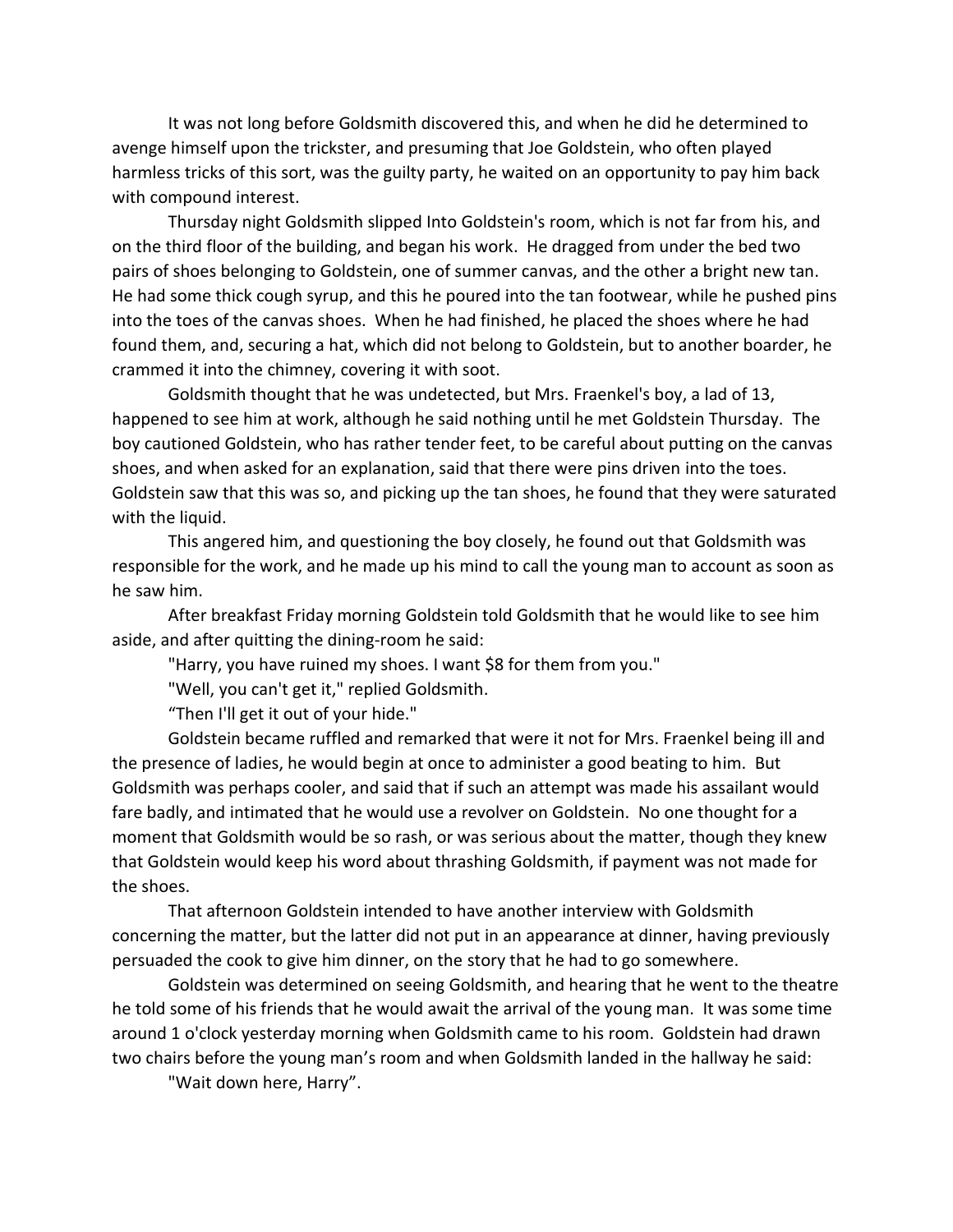Goldstein spoke in a rough voice, but the young man did as requested. The question of payment for the shoes was renewed, and Goldsmith held that he would not pay for them, for Goldstein had played tricks upon him. But Goldstein denied having put the soap into the water, and said that unless the shoes were paid for he would whip him good. Goldstein, in concluding, called the young man a puppy and was not complimentary in his remarks.

Goldsmith, when told that he would be beaten by Goldstein, remarked that he would kill Goldstein if it was tried, and with that turned to go to his room.

When it was over some of the boys teased Goldstein and asked him if he wanted any particular coffin. He said that he would like to have a pearl casket. Nothing more was thought of the matter.

Yesterday morning before 7 o'clock both Goldstein and Goldsmith were awake. As Goldstein went to the breakfast room Goldsmith rushed from out of his room to Goldstein, placed a pistol to his head, and said:

"Joe, are you going to take back what you said of me?"

"No," replied Goldstein, turning away.

"Take it back. I say," cried Goldsmith, whose body quivered with excitement.

Goldstein seemingly paid no heed to him, and was in the act of walking away when Goldsmith leveled the revolver and fired. The bullet struck Goldstein on the back of the head, and after walking a few steps away he reeled and fell to the ground. Goldsmith was not satisfied with this, and to make sure of his deadly work he sent a second bullet at his victim. The ball grazed the top of Goldstein's head and the blood began flowing profusely.

Goldsmith looked at the bleeding man for a moment. Then he backed a step or two, and, slowly raising the revolver to his right temple, he began pressing upon the trigger. His face was livid, his eyes distended.

Goldstein feebly tried to raise himself to prevent the suicide, but his strength was about exhausted. He tried to tell the boy that he was not hurt, and prevent him from committing his mad act, but the blood almost choked him. and it was impossible for him to say anything.

The hammer of the weapon burst the cartridge, and the explosion seemed even louder than the preceding ones. For a moment Goldsmith stood erect, then began to waver, and like a flash his body fell downward and struck the floor with a thud. Goldsmith was dead.

Max Landau, an employee of S.J. Schwartz and Co., a boarder, was an eye-witness to the tragedy, but he was powerless to prevent it. A colored domestic, named Molly, too, saw the affair in all its entirety, but in her weakness she could do nothing but stand speechless and horrified.

The shooting aroused every inmate of the house, and in a few moments the police of the Third Precinct reached the scene to make their investigation.

There was nothing for them to do, save notifying the coroner and telephone for the patrol wagon to take the corpse to the morgue. Goldstein was being cared for, the ambulance had been summoned, and the students were engaged in dressing the man's wounds, and Dr. De Montluzin, who had been telephoned for, arrived. The physician assumed charge of the case, and pronounced Goldstein's injuries painful but not dangerous. One of the wounds was in the